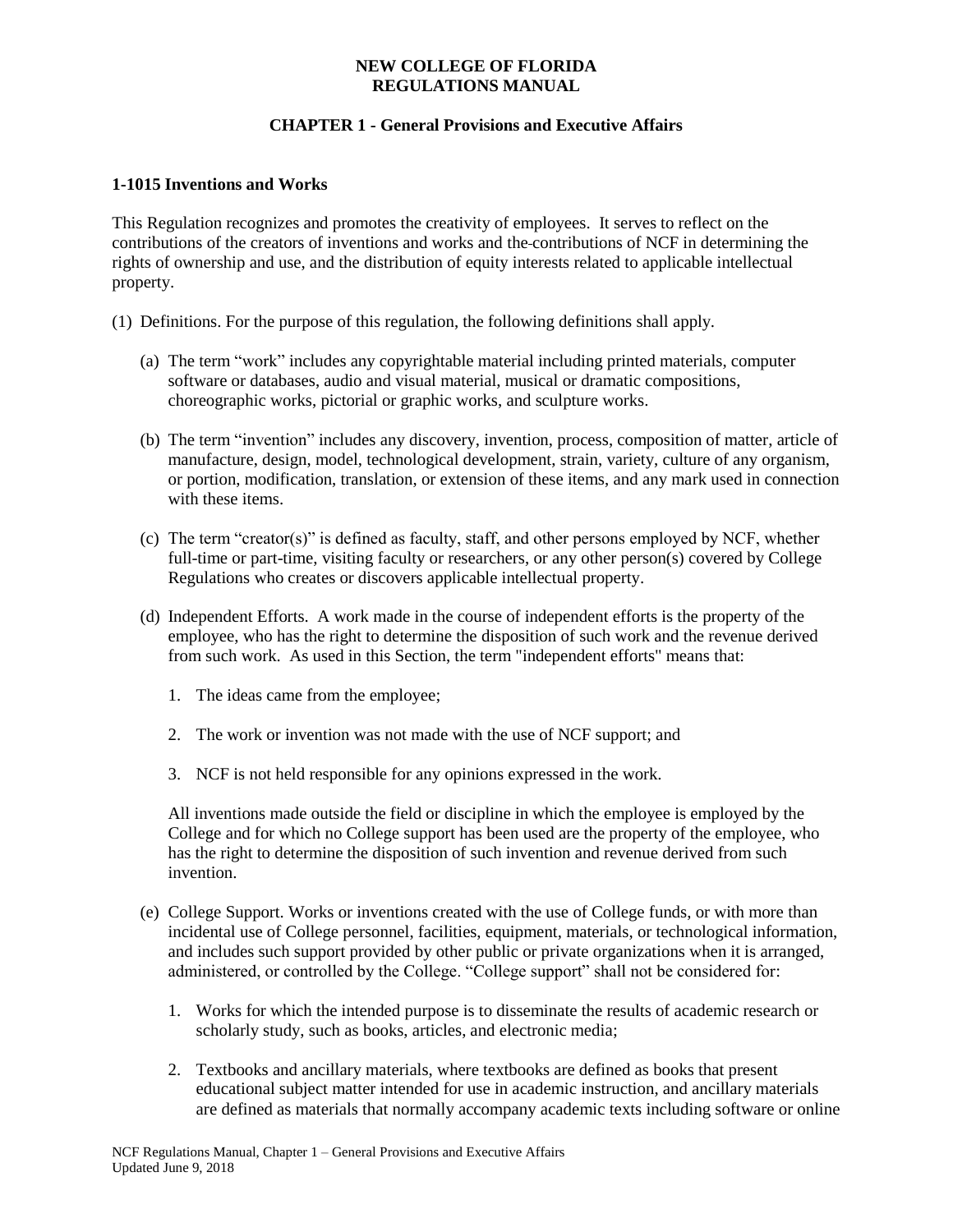### **NEW COLLEGE OF FLORIDA REGULATIONS MANUAL**

## **CHAPTER 1 - General Provisions and Executive Affairs**

information, exercises, demonstrations, or illustrations that are used by students or instructors to supplement the text, as well as sample test questions or test banks, a sample syllabus, lesson plans, and class activities. Sample test questions or test banks, a sample syllabus, lesson plans, and class activities, assigned reading materials will be available to other faculty and instructors as a resource bank for future teaching at the College; and

- 3. Works developed without use of appreciable College support and used solely to assist or enhance the employee's instructional assignment.
- (2) Exercise of Rights by NCF. NCF shall not exercise any rights in anything other than a work or invention created with College support or that in which it has written contractual rights to do so.
- (3) Where development of a work or invention has been accomplished through the use of College support, the work or invention is the property of the College and the employee shall share in the proceeds therefrom pursuant to the applicable collective bargaining agreement(s). This provision, however, may be superseded by prior written agreement between the creator(s) and the College created for the purposes of developing said work or invention.
- (4) Funding through Grants. Where development of a work or invention has been funded in part or whole through funds that NCF played a role in obtaining, the contract, grant, scholarship, or award involved shall determine the legal intellectual property rights therein and the distribution of any proceeds flowing from the development. If such matters are not covered entirely in writing by the contract, grant, scholarship, or award, the language of this regulation shall apply to the extent such matters are not covered.
- (5) Development of Contract
	- (a) A written contract between NCF and the creator(s) shall be developed in accordance with the standards and guidelines set forth in this regulation, prior to the disposition of any of the net revenue from any applicable intellectual property or the division of any equity interests therein.
		- 1. The contract shall cover the entire time period for which the rights to the use of the applicable intellectual property may be legally protected, as well as the proportionate division of equity interests in the applicable intellectual property or the proportionate distribution of the net revenue from the applicable intellectual property in lieu of division of the equity interests.
		- 2. "Net revenue" is defined as that remaining after deducting all direct NCF expenses incurred in developing, obtaining protection for, and licensing, applicable intellectual property.
		- 3. In the absence of a written agreement to the contrary, multiple creators shall receive equal portions of the creator(s)' share of net revenue under contract.
		- 4. If the contract provides that NCF retains the entire equity interest in the applicable intellectual property, any proceeds from the sale of such equity interest shall be shared in the same proportion as the disposition of net revenue provided by the contract.